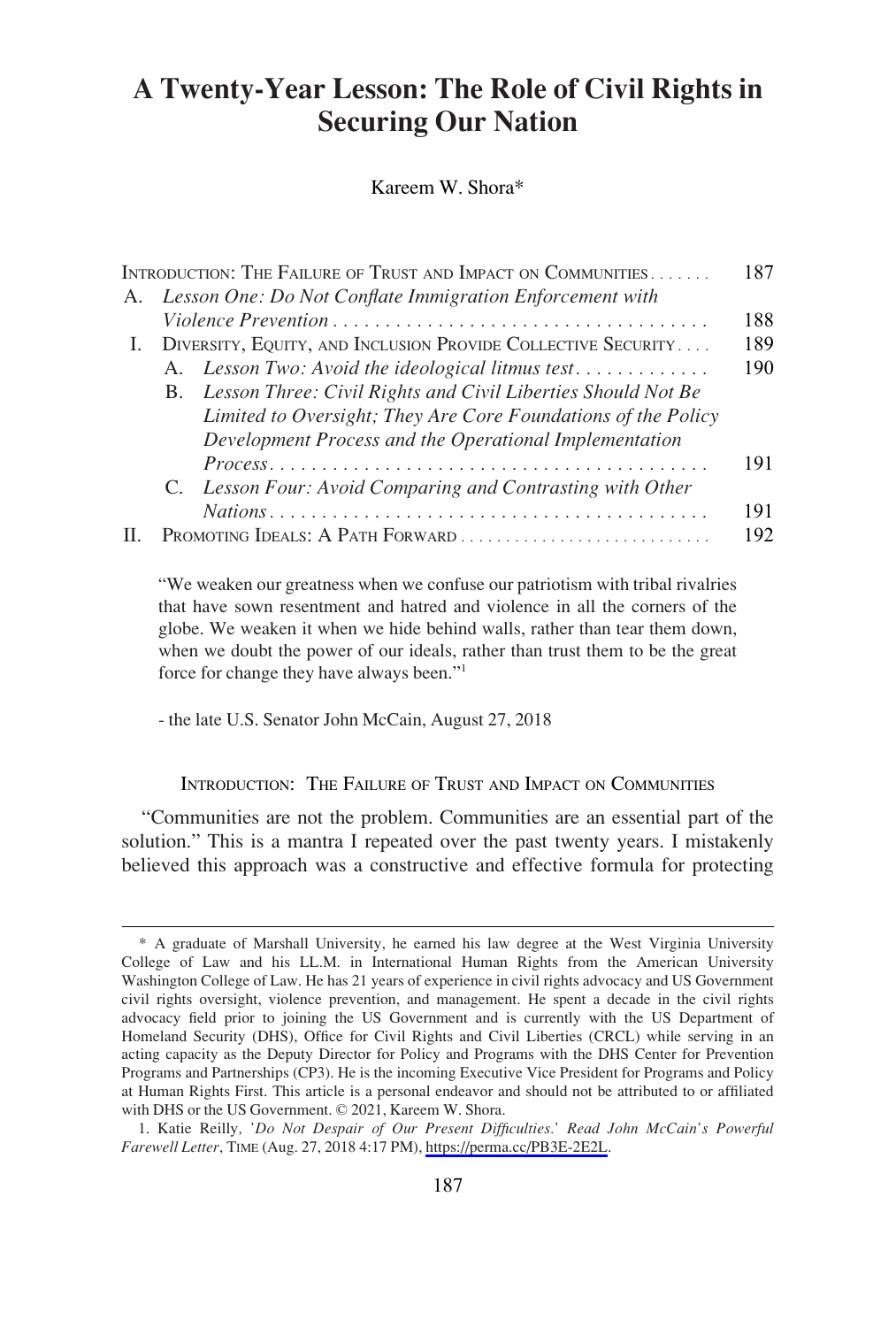<span id="page-1-0"></span>our homeland. This approach focused on working with communities that were viewed as being "targeted" by foreign terrorist organizations (FTOs) to help raise awareness of the threat and support the building of "resiliency" against those threats within those communities. Agencies leveraged various approaches to establish outreach efforts within the American Arab, Muslim, and South Asian communities for this purpose. Some agencies used their investigative tools in tandem with this approach to also scrutinize these same communities. This latter approach was shortsighted, ill-informed, and counter to the values we aspired to defend from the threat of international terrorism. It is unlikely to be effective against the prevailing threat of domestic violent extremism. The "communities" mantra describes an approach that was understood to respect the values promoting civil rights and civil liberties, and more broadly human rights, values we aspired to achieve in various contexts throughout our history, but often failed to attain. However, as a practitioner of this approach for the past two decades, I believe it has proven to be an overall failure. It fails because of its poor results, including the disparate impact it has on individual rights and liberties, and the indelible stigma it leaves in its wake on entire communities. It also has a markedly checkered history of any real national security success. To be clear, I believe it makes us less secure.

Over the past twenty years, I have had instructive experiences demonstrating that law enforcement and intelligence agencies at all levels, but especially at the federal level, will fail when they attempt to "develop trust" with communities for national or homeland security purposes, whether those purposes are expressed directly or indirectly as part of the engagement process. My roles in the civil rights advocacy sector — and separately in the US Government civil rights oversight and violence prevention fields — have taught me that while law enforcement agencies have successfully leveraged this approach (as evidenced by the numerous arrests, charges, and convictions obtained by the FBI and US Attorneys' Offices), the broader effort to secure society from threats of violence will ultimately suffer when this approach is applied society-wide. I offer four specific lessons in this regard:

## *A. Lesson One: Do Not Conflate Immigration Enforcement with Violence Prevention*

Focusing on communities based on broad stereotypes fails to recognize the complexity of human nature and the role of individuals beyond their community. This approach is born out of flawed policy formulations in a system that has historically proven to disparately impact minority communities whose interests are underrepresented in policy formulation processes. One example of targeted immigration enforcement implemented shortly after the September 11<sup>th</sup> attacks was the "National Security Entry-Exit Registration System" (NSEERS), commonly referred to at the time as the "Special Registration Program." This effort was inherently discriminatory as it focused much of its multipronged immigration enforcement efforts on individuals from specific countries (all but one were Muslim-majority countries). As a result, American communities associated with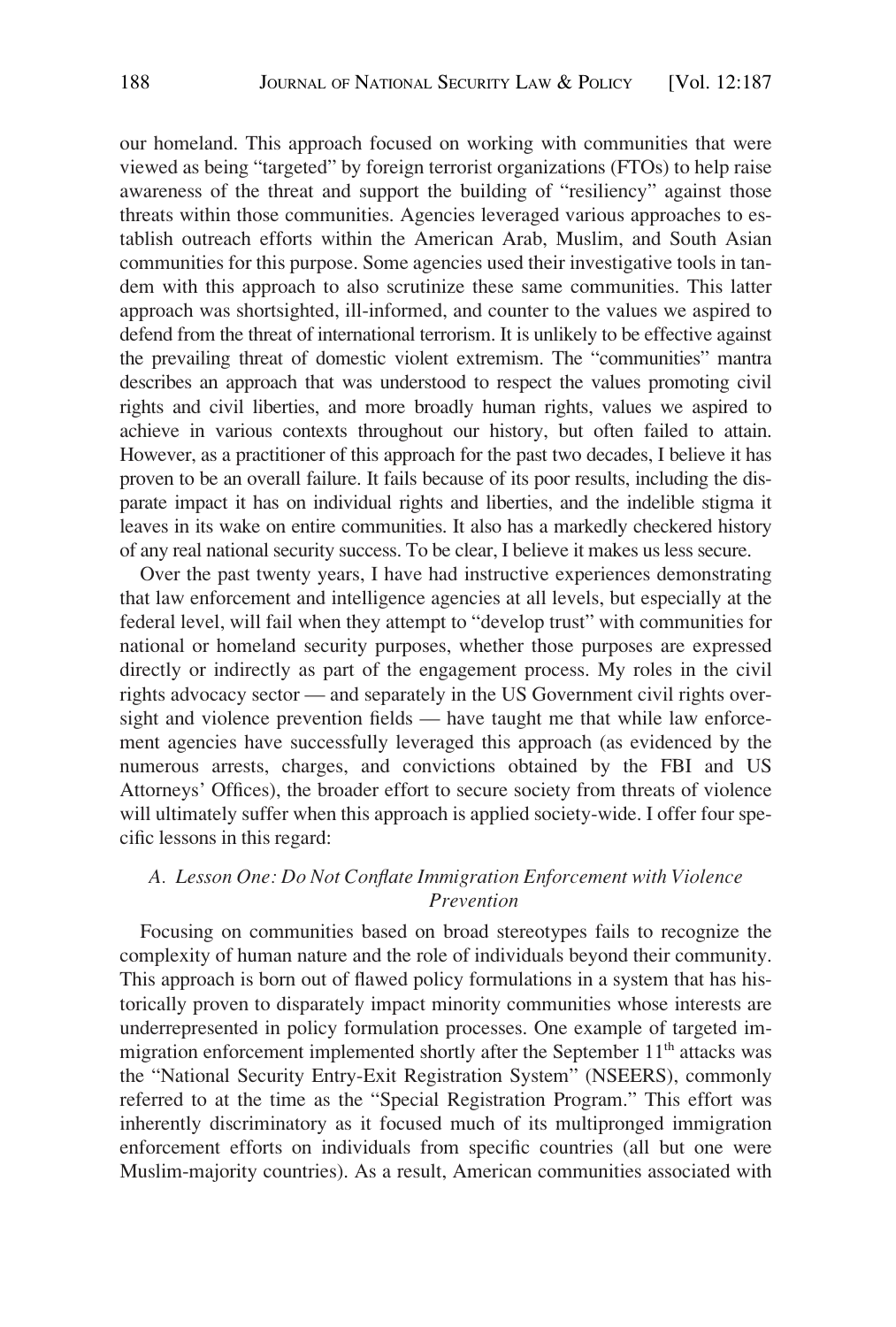<span id="page-2-0"></span>these populations bore the brunt of the impact. It also countered our international diplomacy efforts which at the time were centered on building bridges with those same societies. While NSEERS was initially viewed as a knee-jerk policy reaction to the September  $11<sup>th</sup>$  attacks, its reverberating effects are still felt today within these impacted communities which still struggle as a result of more recent versions of this approach; namely the Trump Administration's so-called "Muslim Ban." To be clear, NSEERS paved the way in both public discourse and in the Washington establishment to the more draconian "Muslim Ban." While both were heavily litigated, versions of both were ultimately found to be lawful despite their negative ramifications for our collective security efforts. Both programs alienated segments of our society and enhanced the divisions within our own nation; divisions that are often capitalized upon by those who mean our democracy harm, both outside of our borders and within them.

Leveraging our immigration laws based on the perception they will keep us safe from terrorist attacks is ultimately a cosmetic political effort that has repeatedly failed to show results. More importantly, these efforts over the past twenty years starting with NSEERS and continuing through the Trump Administration's "Muslim Ban" — only served to add to the friction within our society. While we Americans often speak of inclusion and diversity as national assets in our arsenal against hate and violence, our actions often undermine these narratives. This is especially true when those impacted communities, often minorities, are viewed as the "other" both within the national and homeland security establishment and in broader society.

Thus, while our system provides bureaucratic processes and legal protections that may mitigate negative impacts on broader segments of society, the two decades since 9/11 have demonstrated that minority communities whose interests are under-represented in those processes are particularly vulnerable and suffer disproportionately from these otherwise "legal" programs. This was especially true following the September 11, 2001 terrorist attacks when the American Arab, Muslim, Sikh, and other South Asian communities bore the brunt of such policies.2

### I. DIVERSITY, EQUITY, AND INCLUSION PROVIDE COLLECTIVE SECURITY

Our nation, as a constitutional democracy cognizant of the need to protect those who face unlawful discrimination, is unique in the values it has aspired to achieve even though the ideals that form the core of those beliefs have had an admittedly checkered history. While we have learned some lessons from the past,

*See NSEERS: The Consequences of America's Efforts to Secure its Borders*, CTR. FOR 2. IMMIGRANTS' RIGHTS CLINIC PUB. 1 (2009), <https://perma.cc/ZMN9-C4LL>; Kareem Shora, *Activism against Racial Injustice in Times of War*, 8 ASIAN AMERICAN POL. R. 1, 3-7 (2004); Kareem Shora, *National Security Entry Exit Registration System (NSEERS)*, 2 CARDOZO PUB. L. POL'Y & ETHICS J. 73, pin (2003); Kareem Shora, "Protecting the Vulnerable; After 9/11, an Assault on Civil Liberties" 39 TRIAL, Oct. 2003, at 56-61; LEADERSHIP CONF. ON CIVIL AND HUM. RTS., WRONG THEN, WRONG NOW; RACIAL PROFILING BEFORE & AFTER SEPTEMBER 11, 2001 21-32 (2002).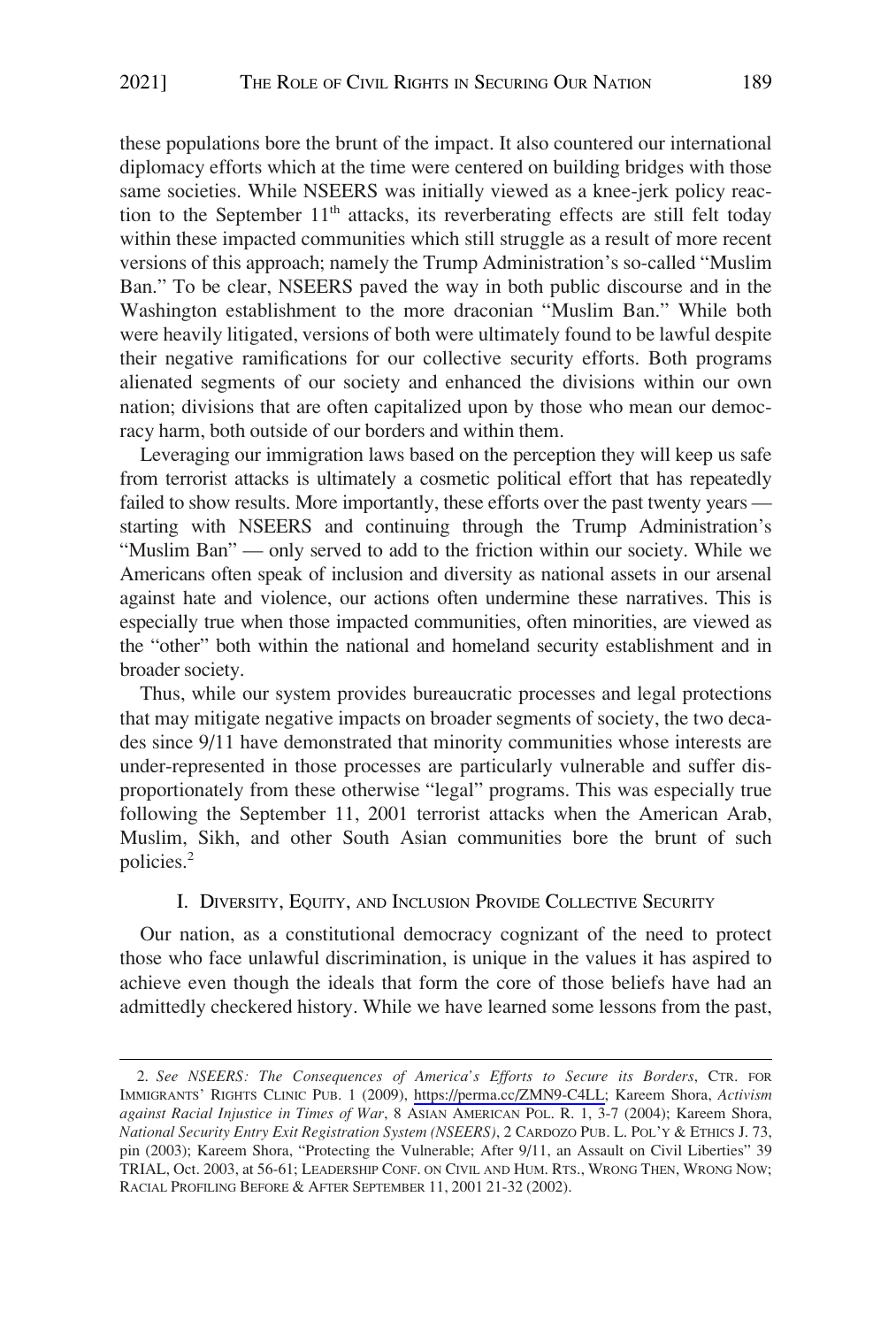<span id="page-3-0"></span>we have often repeated many of the same mistakes. The notion of collective security will ultimately clash with the notion of inclusion and diversity if this latter notion is not incorporated in the policy formulation and application processes as an equal part of our national security priorities. Leaders at all levels must understand this and ensure that these elements are incorporated into every step of both the policymaking and operating levels if we are to cease repeating those same mistakes, mistakes that have hindered our efforts to secure our nation from violence while promoting our values. Thus, my second lesson addresses the use of ideological litmus tests as another failed approach to securing our nation.

#### *A. Lesson Two: Avoid the ideological litmus test*

Beyond the immediate post-trauma response in the days and weeks following the terrorist attacks of September 11, 2001, we have been hampered in our attempts at unity. Since that time, our responses have enhanced societal tensions when it comes to racial and social justice, and failed to protect the most vulnerable among us, resulting in even greater civil society demands for justice, equity, and inclusion in the context of our criminal justice system specifically, and our homeland security processes more broadly.

I was part of similar efforts within a smaller subset of civil society in the aftermath of September 11, 2001, when the American Arab, Muslim, Sikh, and South Asian communities bore the brunt of Government-sponsored ideological litmus tests. These tests divided our society and ultimately failed to garner the unity that was among their stated goals.<sup>3</sup> These same divisions and societal tensions were a national security concern in the aftermath of September 11, 2001, and remain a homeland security concern today in the context of tackling the threat of domestic violent extremism and especially Racially and Ethnically Motivated Violent Extremism (REMVE) as exhibited most prominently by white supremacist violence.

To varying degrees, our national leaders find it easy to approach the issue of violence prevention through an overly simplistic "with us or against us" mentality. We witnessed this approach at all levels of government in the aftermath of the September  $11<sup>th</sup>$  terrorist attacks when criminal investigative and prosecutorial steps were taken while incorporating inaccurate information about the ideological beliefs of individuals and factors such as their religious or ethnic affinity. For example, civil rights and civil liberties organizations (and more than a few lawsuits) documented this approach where homeland security officials, law enforcement investigators, and some criminal prosecutors would use an individual's affinity to a certain mosque, their immigration status from a specific region or nation, or their political viewpoints on controversial issues as factors in the investigative or prosecutorial process. Many otherwise innocent Americans and immigrants were caught in this web of ideological litmus testing. While this approach may have been born out of the urgency of preventing further violence or attacks, it was only possible because our government institutions fail to reflect the ethnic

<sup>3.</sup> *See Kareem W. Shora*, CSPAN (July 19, 2021, 9:11 PM),<https://perma.cc/5MVN-P6RL>.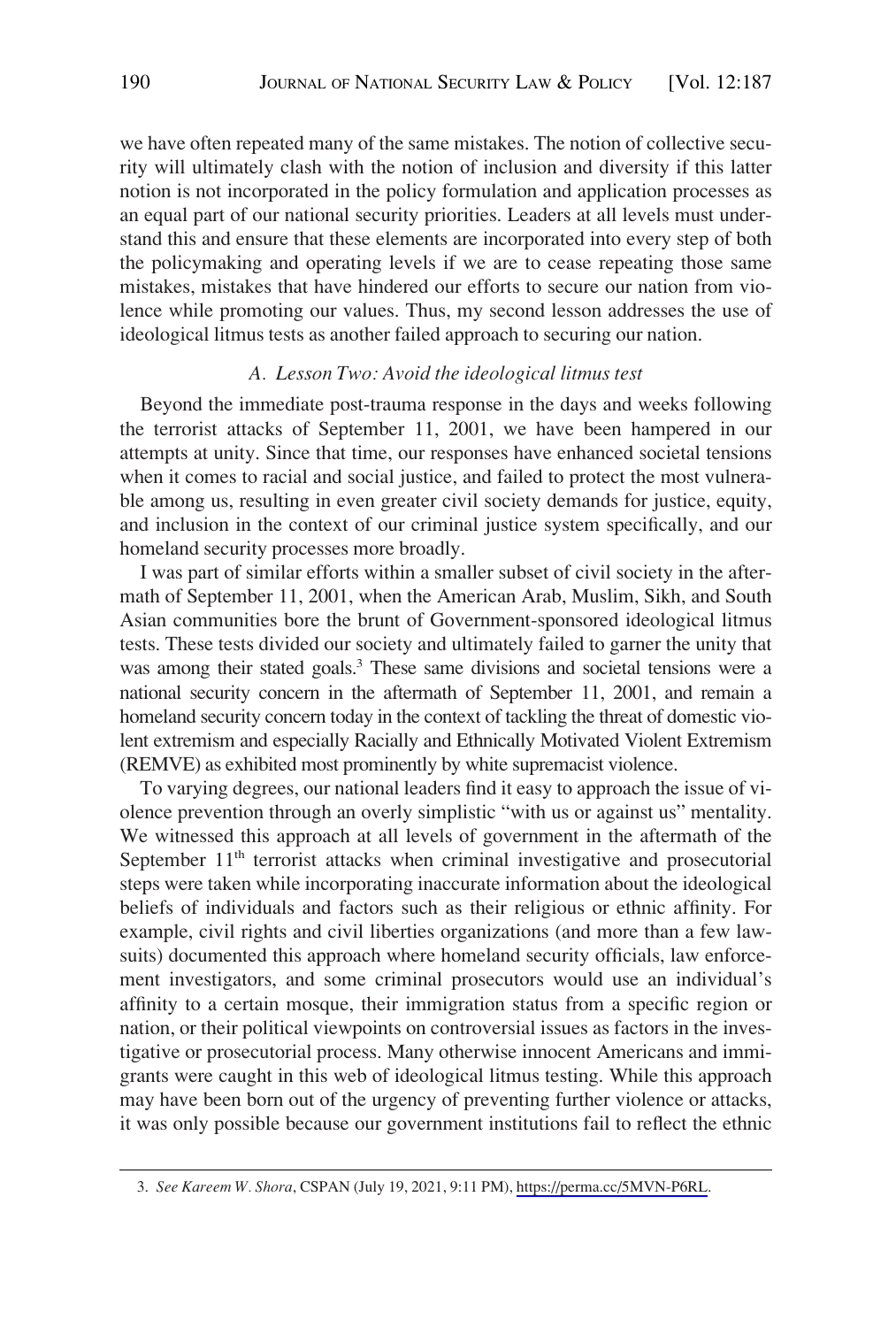<span id="page-4-0"></span>diversity of the nation they serve. The impact of such a dearth of leaders and experts from those minority communities whose interests are often at stake is profound.

I make three primary recommendations to correct this approach: (1) focus on achieving diversity, equity, and inclusion at all levels of government, specifically within the national and homeland security establishment — disabling ideological bias against the "other"; (2) establish a comprehensive, institutional, societywide, locally-driven focus leveraging a multidisciplinary public health approach to security — avoid, viewing it as an all-or-none law enforcement-driven mechanism designed to investigate, collect evidence, and prosecute; and (3) instill value-focused humanitarian priorities within our national security goals; a lesson that has failed us repeatedly throughout our history, and for which we are often criticized by allies in the international human rights context.

## *B. Lesson Three: Civil Rights and Civil Liberties Should Not Be Limited to Oversight; They Are Core Foundations of the Policy Development Process and the Operational Implementation Process*

When dispensing advice, it is easy to criticize, but it is more effective to offer proactive steps that leaders and decision-makers can take to avoid repeating errors. Following the September  $11<sup>th</sup>$  attacks, there were many who called for enhanced civil rights and civil liberties oversight mechanisms; calls that often went unheeded until it was too late, and which when implemented, failed to provide the necessary statutory authorities for those mechanisms to achieve the desired results. The internal civil rights oversight office within the US Department of Homeland Security (DHS), for example, unlike similar offices such as the one at the US Department of the Interior, was not provided with the subpoena authorities needed to effectively conduct its oversight investigations. This has sometimes left the effectiveness of the office's oversight investigations to the whims of the component agencies being investigated.

Added to the weak statutory posture of such civil rights oversight mechanisms is the fact that, so-far, we have failed to effectively incorporate them into policy formulation and design efforts. Civil rights and civil liberties experts need to be part of every US Government effort in drafting violence prevention policies.

#### *C. Lesson Four: Avoid Comparing and Contrasting with Other Nations*

Over the past twenty-years, I have experienced firsthand bilateral and multilateral coordination efforts with similarly-placed democracies and allies around the world. These efforts are necessary as we collectively work to counter terrorism and ideological violence across the spectrum. However, a significant shortcoming has been our continued inclination to model our efforts after those designed and implemented in countries such as the United Kingdom, Australia, Germany, France, and Canada, among others. Our system of government, our laws, and our history are the best guides for establishing a uniquely-American model, and while coordination with friends is important, we have repeatedly fallen into the trap of